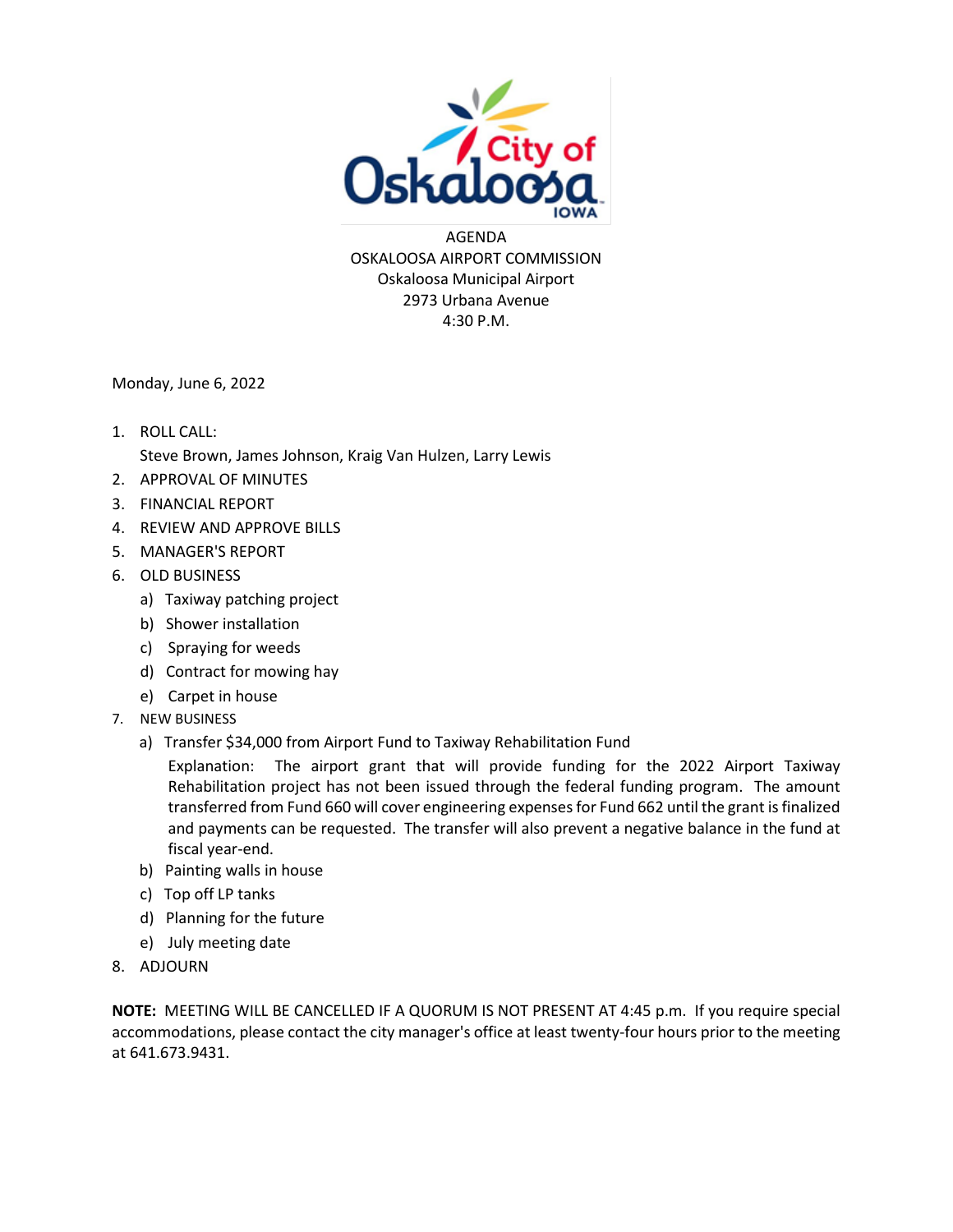### **MINUTES**

### **OSKALOOSA AIRPORT COMMISSION**

### May 2, 2022

Meeting of the Oskaloosa Airport Commission was called to order at 4:30 p.m. on Monday, May 2, 2022.

- 1) ROLL CALL: Roll was taken with the following present: Steve Brown, Kraig Van Hulzen, James Johnson, Larry Lewis, and Tim Menninga [Classic Aviation].
- 2) APPROVAL OF THE MINUTES: Moved by Kraig Van Hulzen and seconded by Larry Lewis to approve the minutes of the April 4, 2022 meeting. Motion carried.
- 3) FINANCIAL REPORT: Moved by James Johnson and seconded by Kraig Van Hulzen to approve the financial report. Motion carried.
- 4) REVIEW AND APPROVE BILLS: Moved by James Johnson and seconded by Larry Lewis to pay bills totaling \$2,042.06. Motion carried.
- 5) MANAGER'S REPORT: See attached.
- 6) OLD BUSINESS:
	- a) Taxiway patching project: There was no additional information to report currently.
	- b) Shower installation: AKG Construction still has not started.
	- c) Runway lights: The lighting supplies have been received. The total cost was \$1,237.39 which was less than the original estimate of \$1,334.00.
- 7) NEW BUSINESS:
	- a) Spraying for weeds: Allied Gas and Chemical refused to bid this year. Nutrient Ag Solutions submitted a bid of \$1,824.52. Kraig Van Hulzen moved to accept their bid. James Johnson seconded. Motion carried.
	- b) Contract for mowing hay: We need to contact the farmer to see if he is willing to cut and bale the hay and pay us \$30.00 a bale. This would be the same as last year.
	- c) Carpet in house: Tim Menninga reported that the carpeting in the house is in poor condition. After examining the carpet, the Commission agreed. Tim presented the following bids to replace all the carpet: Dixon's Floors N More - \$4,192.03, Modern Floor Covering - \$5,123.46, and Floor to Ceiling - \$5,488.46. Larry Lewis moved to approve the bid from Dixon's Floors N More. James Johnson seconded. Motion carried.
	- d) June meeting date: The date of Monday, June 6th was acceptable to everyone.

8. ADJOURN: Kraig Van Hulzen moved to adjourn at 5:21 p.m. Larry Lewis seconded. Motion carried.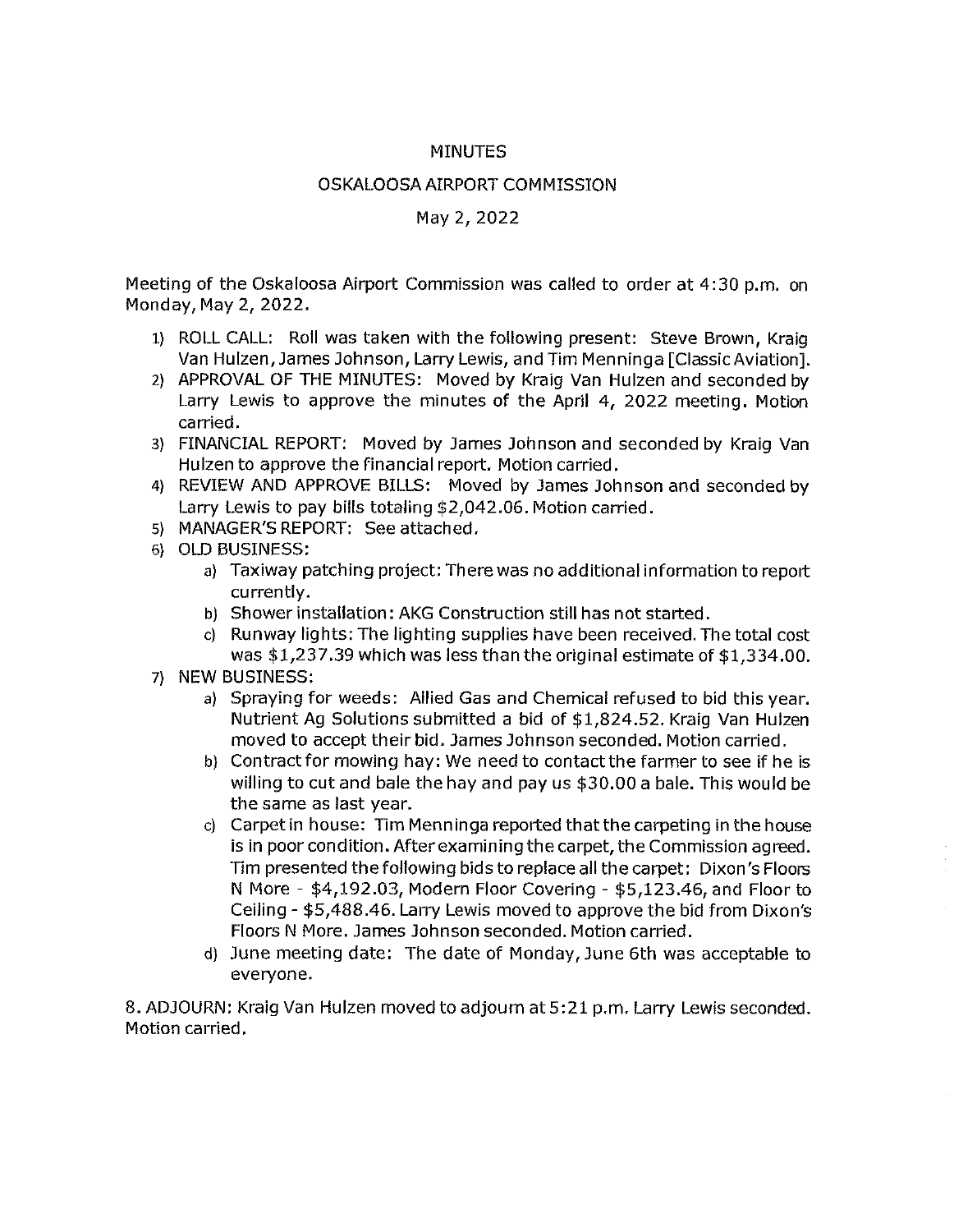### Classic Aviation @OOA

### Monthly report April 2022

### Prepared by Shane Vande Voort

Fuel Sales 100LL (\$6.05) 307.7 gallons Jet A (\$6.00) 5.0 gallons Total Fuel Sales 540-7 gallons 3/2.7 Total Owed OOA - \$15.39 /  $5.64$ 

- The mowing equipment was put to use this past weekend  $\bullet$
- The shop continues to be busy, we are actively recruiting mechanics.  $\bullet$
- We have two students actively training in our Cherokee 140 rental airplane.
- We continue to have high school help working through the Oskaloosa world of work program.
- We continue to look at opportunities and ideas for a potential fly-in at the airport.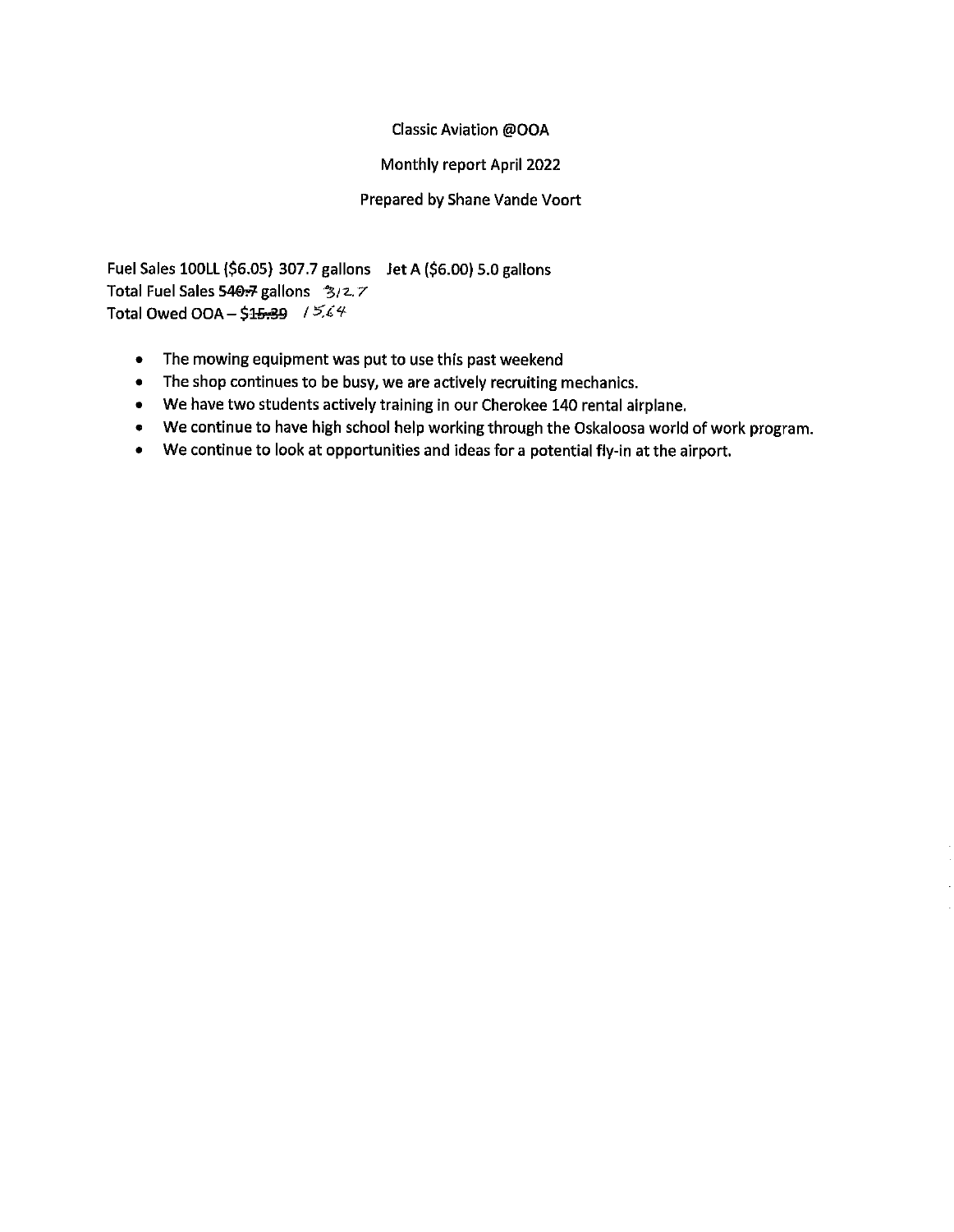# **DEPT YTD BALANCE SHEETS** Tyler Technologies For Period Ending: 04/30/2022

| Oskaloosa |
|-----------|
|           |

|                          |                                                          | <b>Fiscal</b>            |                        |                     |                        |
|--------------------------|----------------------------------------------------------|--------------------------|------------------------|---------------------|------------------------|
| Account                  | Name                                                     | <b>Beginning Balance</b> | <b>Period Activity</b> | <b>YTD Activity</b> | <b>Current Balance</b> |
| Fund: 660 - AIRPORT FUND |                                                          |                          |                        |                     |                        |
| <b>Assets</b>            |                                                          |                          |                        |                     |                        |
| 660-1119                 | <b>CLAIM ON CASH</b>                                     | 10,421.66                | 7,063.27               | 24,447.42           | 34,869.08              |
| 660-1160                 | <b>INVESTMENTS</b>                                       | 441,805.29               | $-11,936.36$           | $-69,452.09$        | 372,353.20             |
|                          | <b>Total Assets:</b>                                     | 452,226.95               | -4,873.09              | -45,004.67          | 407,222.28             |
| Liability                |                                                          |                          |                        |                     |                        |
|                          |                                                          | 0.00                     |                        |                     |                        |
| 660-2029                 | ACCOUNTS PAYABLE (PENDING)                               |                          | 404.41                 | 2,042.06            | 2,042.06               |
|                          | <b>Total Liability:</b>                                  | 0.00                     | 404.41                 | 2,042.06            | 2,042.06               |
| <b>Equity</b>            |                                                          |                          |                        |                     |                        |
| 660-3990                 | <b>FUND EQUITY</b>                                       | 452,226.95               | 0.00                   | 0.00                | 452,226.95             |
|                          | <b>Total Beginning Equity:</b>                           | 452,226.95               | 0.00                   | 0.00                | 452,226.95             |
| <b>Total Revenue</b>     |                                                          | 0.00                     | 64.64                  | 56,526.44           | 56,526.44              |
| <b>Total Expense</b>     |                                                          | 0.00                     | 5,342.14               | 103,573.17          | 103,573.17             |
|                          | <b>Total Equity and Current Surplus (Deficit):</b>       | 452,226.95               | -5,277.50              | $-47,046.73$        | 405,180.22             |
|                          | Total Liabilities, Equity and Current Surplus (Deficit): | 452,226.95               | $-4,873.09$            | -45,004.67          | 407,222.28             |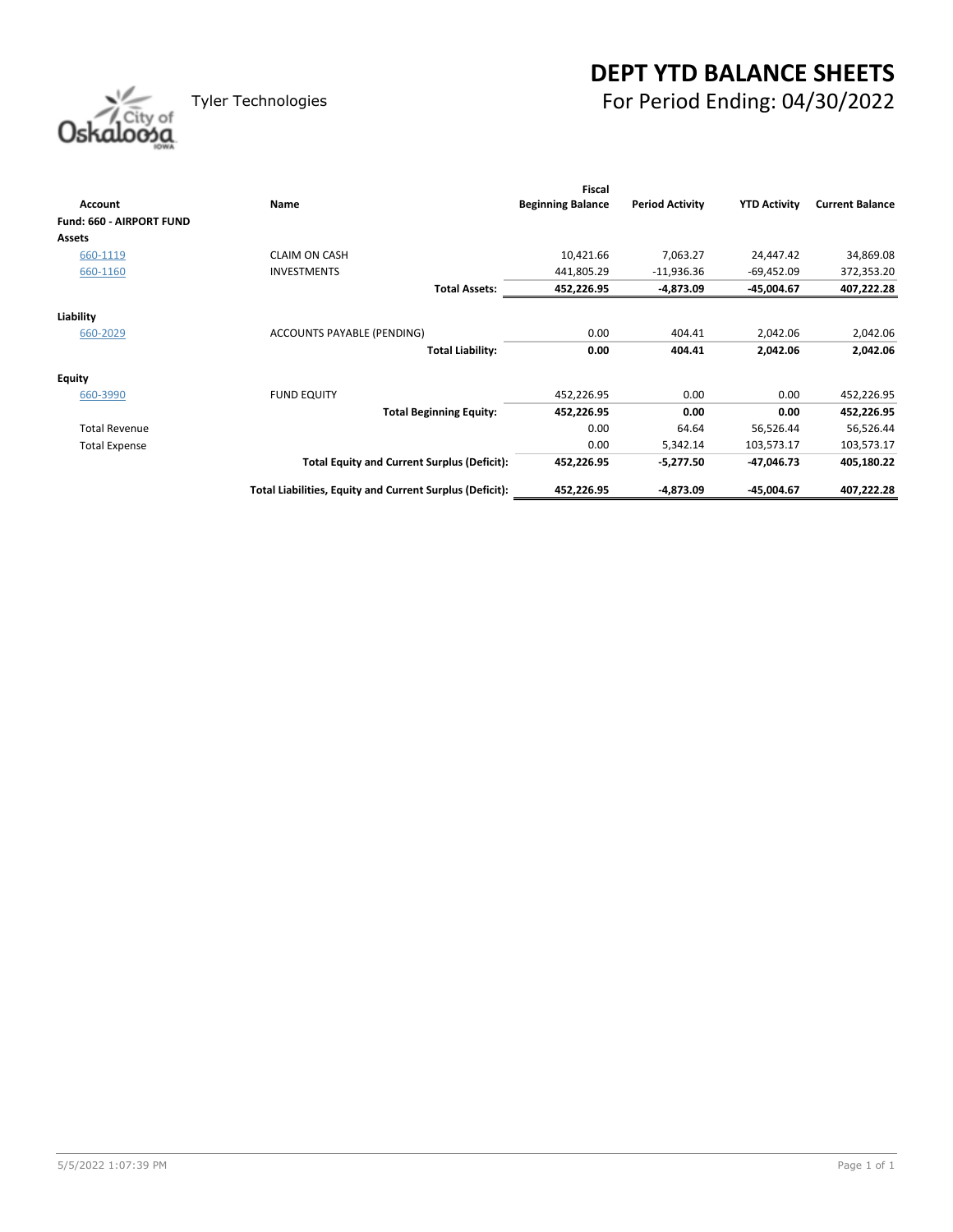

# **MONTHLY DEPARTMENT DETAIL REPORT**

### Account Detail

Date Range: 04/01/2022 - 04/30/2022

| Account                         |                          | Name                      |                                          |                                 |                                          | <b>Beginning Balance</b> | <b>Total Activity</b>     | <b>Ending Balance</b>  |
|---------------------------------|--------------------------|---------------------------|------------------------------------------|---------------------------------|------------------------------------------|--------------------------|---------------------------|------------------------|
| <b>Fund: 660 - AIRPORT FUND</b> | Activity: 8035 - AIRPORT |                           |                                          |                                 |                                          |                          |                           |                        |
| 660-8035-6310000                |                          |                           | <b>BUILDING MAINTENANCE &amp; REPAIR</b> |                                 |                                          | 4,392.81                 | 150.00                    | 4,542.81               |
| <b>Post Date</b>                | <b>Packet Number</b>     | <b>Source Transaction</b> | <b>Pmt Number</b>                        | <b>Description</b>              | Vendor                                   |                          | Amount                    | <b>Running Balance</b> |
| 04/29/2022                      | APPKT0004520             | 61816                     | 73330                                    | Pest control                    | 002419 - Robert and Beth Brown           |                          | 150.00                    | 4,542.81               |
| 660-8035-6371000                |                          |                           | ELECTRIC/GAS EXPENSE                     |                                 |                                          | 13,988.89                | 461.09                    | 14,449.98              |
| <b>Post Date</b>                | <b>Packet Number</b>     | <b>Source Transaction</b> | <b>Pmt Number</b>                        | <b>Description</b>              | Vendor                                   |                          | Amount                    | <b>Running Balance</b> |
| 04/29/2022                      | APPKT0004520             | 524978585                 | 73384                                    | Utilities                       | 009367 - MidAmerican Energy              |                          | 284.83                    | 14,273.72              |
| 04/29/2022                      | APPKT0004520             | 524986759                 | 73384                                    | Utilities                       | 009367 - MidAmerican Energy              |                          | 107.34                    | 14,381.06              |
| 04/29/2022                      | APPKT0004520             | INV0054100                | 73429                                    | Telephone services              | 007285 - Windstream                      |                          | 68.92                     | 14,449.98              |
| 660-8035-6373000                |                          |                           | TELECOMMUNICATIONS EXPENSE               |                                 |                                          | 1,487.46                 | 80.58                     | 1,568.04               |
| <b>Post Date</b>                | <b>Packet Number</b>     | <b>Source Transaction</b> | <b>Pmt Number</b>                        | <b>Description</b>              | Vendor                                   |                          | Amount                    | <b>Running Balance</b> |
| 04/29/2022                      | APPKT0004520             | INV0054101                | 73429                                    | Telephone services              | 007285 - Windstream                      |                          | 80.58                     | 1,568.04               |
| 660-8035-6374000                |                          |                           | WATER/SEWER EXPENSE                      |                                 |                                          | 336.50                   | 28.00                     | 364.50                 |
| <b>Post Date</b>                | <b>Packet Number</b>     | <b>Source Transaction</b> | <b>Pmt Number</b>                        | <b>Description</b>              | Vendor                                   |                          | Amount                    | <b>Running Balance</b> |
| 04/29/2022                      | APPKT0004520             | INV0054096                | 73380                                    | <b>Utilities</b>                | 008881 - Mahaska Rural Water Systems Inc |                          | 28.00                     | 364.50                 |
| 660-8035-6491000                |                          | <b>MANAGER FEE</b>        |                                          |                                 |                                          | 29,700.00                | 3,300.00                  | 33,000.00              |
| <b>Post Date</b>                | <b>Packet Number</b>     | <b>Source Transaction</b> | <b>Pmt Number</b>                        | <b>Description</b>              | Vendor                                   |                          | Amount                    | <b>Running Balance</b> |
| 04/29/2022                      | GLPKT07677               | JN21365                   |                                          | JE 134 CLASSIC AVIATION         |                                          |                          | 3,300.00                  | 33,000.00              |
| 660-8035-6499000                |                          |                           | OTHER CONTRACTUAL SERVICES               |                                 |                                          | 5,379.00                 | 85.00                     | 5,464.00               |
| <b>Post Date</b>                | <b>Packet Number</b>     | <b>Source Transaction</b> | <b>Pmt Number</b>                        | <b>Description</b>              | Vendor                                   |                          | Amount                    | <b>Running Balance</b> |
| 04/29/2022                      | APPKT0004520             | 422221                    | 73385                                    | Waste removal - Airport         | 007655 - Kal Services Inc                |                          | 85.00                     | 5,464.00               |
| 660-8035-6507000                |                          | <b>OPERATING SUPPLIES</b> |                                          |                                 |                                          | 792.92                   | 1,237.39                  | 2,030.31               |
| <b>Post Date</b>                | <b>Packet Number</b>     | <b>Source Transaction</b> | <b>Pmt Number</b>                        | <b>Description</b>              | Vendor                                   |                          | Amount                    | <b>Running Balance</b> |
| 04/29/2022                      | APPKT0004520             | 22072                     | 73327                                    | Lights - Airport                | 02434 - CBA Lighting and Controls Inc    |                          | 1,237.39                  | 2,030.31               |
| 660-8035-6515000                |                          | COPIES/COPYING            |                                          |                                 |                                          | 2.60                     | 0.08                      | 2.68                   |
| <b>Post Date</b>                | <b>Packet Number</b>     | <b>Source Transaction</b> | <b>Pmt Number</b>                        | <b>Description</b>              | Vendor                                   |                          | Amount                    | <b>Running Balance</b> |
| 04/27/2022                      | GLPKT07686               | JN21385                   |                                          | JE 135 APRIL COPIES             |                                          |                          | 0.08                      | 2.68                   |
|                                 |                          |                           |                                          | Total Activity: 8035 - AIRPORT: | Beginning Balance: 56,080.18             | Total Activity: 5,342.14 | Ending Balance: 61,422.32 |                        |
|                                 |                          |                           |                                          | Total Fund: 660 - AIRPORT FUND: | Beginning Balance: 56,080.18             | Total Activity: 5,342.14 | Ending Balance: 61,422.32 |                        |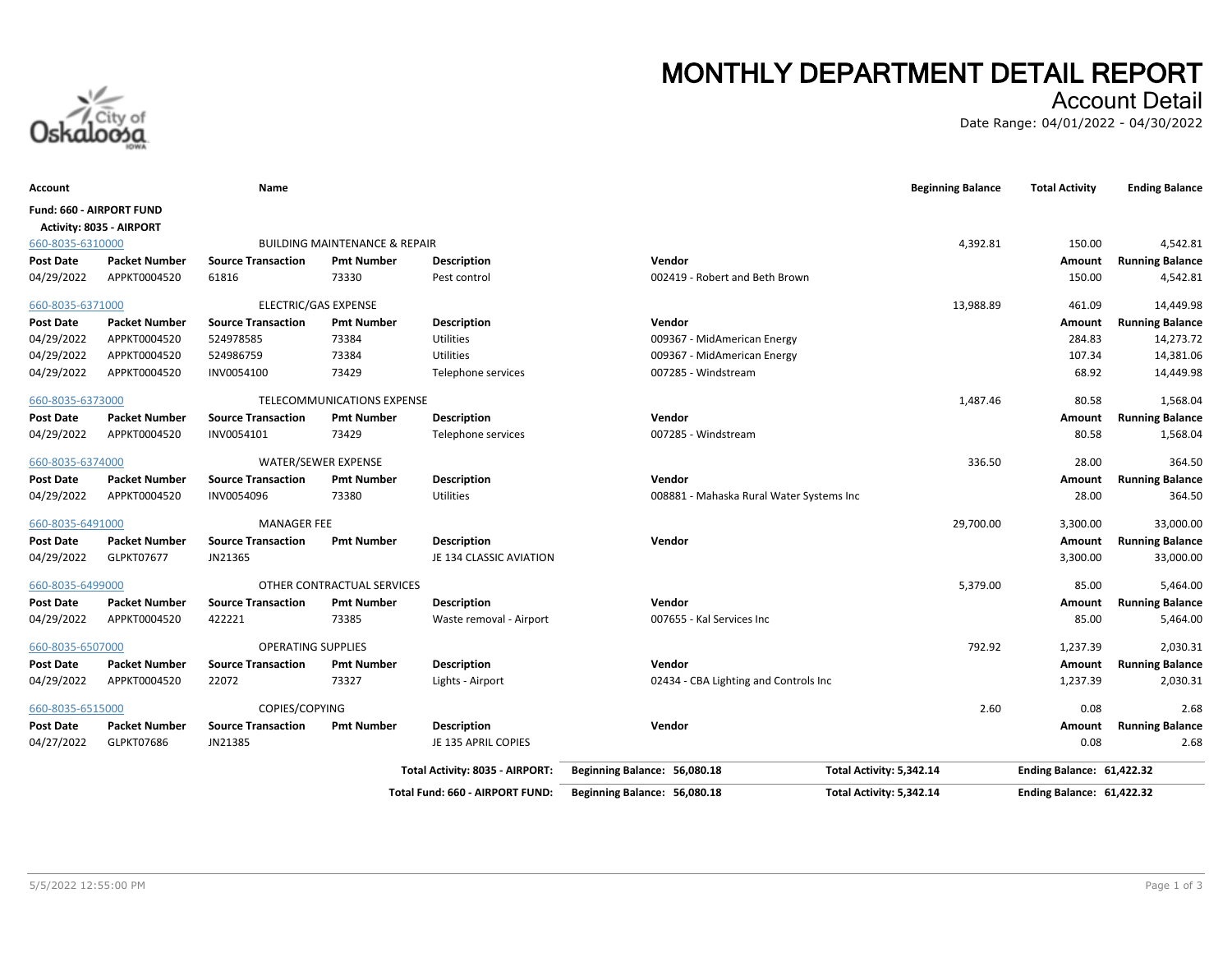|                  | <b>MONTHLY DEPARTMENT DETAIL REPORT</b>                                    |                           |                            |                                         |                               |                                  |                                   | Date Range: 04/01/2022 - 04/30/2022 |
|------------------|----------------------------------------------------------------------------|---------------------------|----------------------------|-----------------------------------------|-------------------------------|----------------------------------|-----------------------------------|-------------------------------------|
| Account          |                                                                            | Name                      |                            |                                         |                               | <b>Beginning Balance</b>         | <b>Total Activity</b>             | <b>Ending Balance</b>               |
|                  | <b>Fund: 661 - AIRPORT PROJECT FUND</b><br><b>Activity: 8035 - AIRPORT</b> |                           |                            |                                         |                               |                                  |                                   |                                     |
| 661-8035-6413000 |                                                                            |                           | PAYMENTS TO OTHER AGENCIES |                                         |                               | 139,770.36                       | 12,213.65                         | 151,984.01                          |
| Post Date        | <b>Packet Number</b>                                                       | <b>Source Transaction</b> | <b>Pmt Number</b>          | <b>Description</b>                      | Vendor                        |                                  | Amount                            | <b>Running Balance</b>              |
| 04/21/2022       | APPKT0004505                                                               | 6374                      | 73333                      | Regional airport expenses               | 01643 - City of Pella         |                                  | 12,213.65                         | 151,984.01                          |
|                  |                                                                            |                           |                            | Total Activity: 8035 - AIRPORT:         | Beginning Balance: 139,770.36 | Total Activity: 12,213.65        | <b>Ending Balance: 151.984.01</b> |                                     |
|                  |                                                                            |                           |                            | Total Fund: 661 - AIRPORT PROJECT FUND: | Beginning Balance: 139,770.36 | Total Activity: 12,213.65        | <b>Ending Balance: 151,984.01</b> |                                     |
|                  |                                                                            |                           |                            | <b>Grand Totals:</b>                    | Beginning Balance: 195,850.54 | <b>Total Activity: 17,555.79</b> | <b>Ending Balance: 213,406.33</b> |                                     |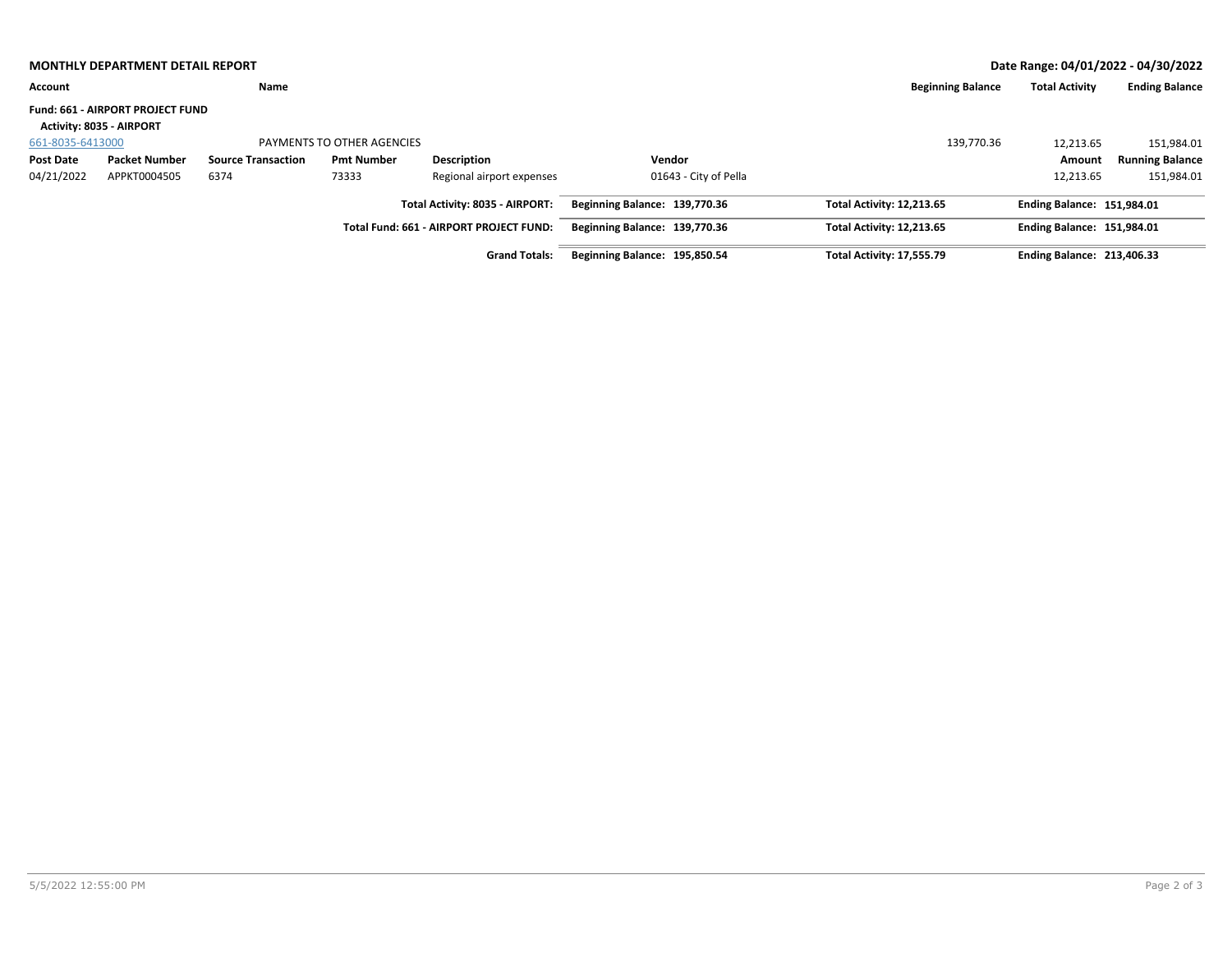| Fund                       | <b>Beginning Balance</b> | <b>Total Activity</b> | <b>Ending Balance</b> |
|----------------------------|--------------------------|-----------------------|-----------------------|
| 660 - AIRPORT FUND         | 56.080.18                | 5.342.14              | 61.422.32             |
| 661 - AIRPORT PROJECT FUND | 139.770.36               | 12.213.65             | 151,984.01            |
| <b>Grand Total:</b>        | 195.850.54               | 17,555.79             | 213.406.33            |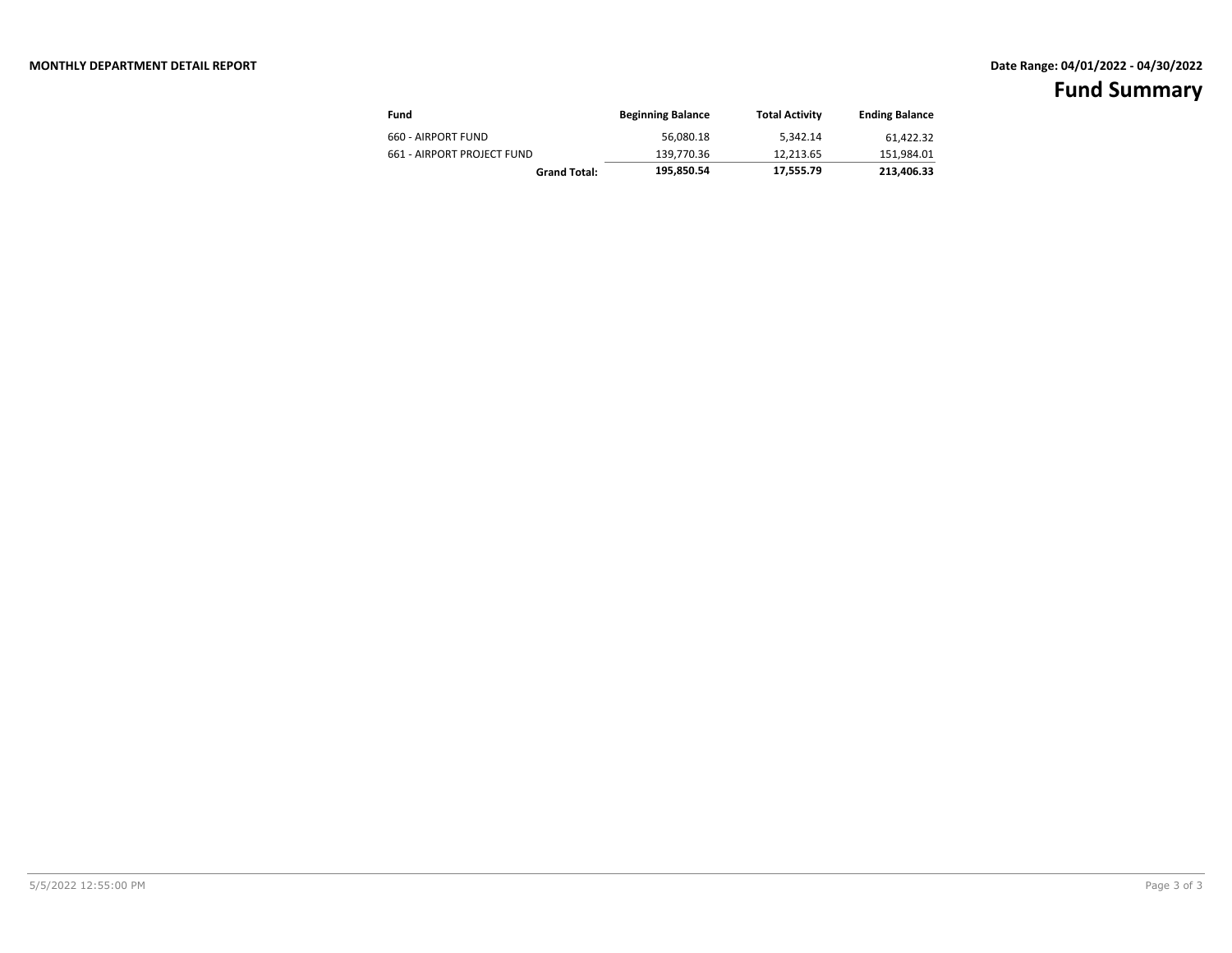

# **DEPARTMENT EXPENSE REPORT**

# Account Summary

For Fiscal: 2021-2022 Period Ending: 04/30/2022

|                                             |                                                            | Original<br><b>Total Budget</b> | Current<br><b>Total Budget</b> | Period<br><b>Activity</b> | <b>Fiscal</b><br><b>Activity</b> | <b>Encumbrances</b> | Variance<br>Favorable<br>(Unfavorable) | Percent<br>Used |
|---------------------------------------------|------------------------------------------------------------|---------------------------------|--------------------------------|---------------------------|----------------------------------|---------------------|----------------------------------------|-----------------|
| Fund: 660 - AIRPORT FUND                    |                                                            |                                 |                                |                           |                                  |                     |                                        |                 |
| <b>ObjectCat: 62 - STAFF DEVELOPMENT</b>    |                                                            |                                 |                                |                           |                                  |                     |                                        |                 |
| 660-8035-6210000                            | <b>ASSOCIATION DUES</b>                                    | 0.00                            | 0.00                           | 0.00                      | 0.00                             | 0.00                | 0.00                                   | 0.00%           |
|                                             | <b>ObjectCat: 62 - STAFF DEVELOPMENT Total:</b>            | 0.00                            | 0.00                           | 0.00                      | 0.00                             | 0.00                | 0.00                                   | 0.00%           |
|                                             | <b>ObjectCat: 63 - REPAIR, MAINTENANCE &amp; UTILITIES</b> |                                 |                                |                           |                                  |                     |                                        |                 |
| 660-8035-6310000                            | <b>BUILDING MAINTENANCE &amp; REPAIR</b>                   | 30,000.00                       | 30,000.00                      | 150.00                    | 4,542.81                         | 0.00                | 25,457.19                              | 15.14 %         |
| 660-8035-6320000                            | <b>GROUNDS MAINTENANCE &amp; REPAIR</b>                    | 20,000.00                       | 20,000.00                      | 0.00                      | 9,987.09                         | 0.00                | 10,012.91                              | 49.94%          |
| 660-8035-6331000                            | <b>VEHICLE OPERATIONS</b>                                  | 2,500.00                        | 2,500.00                       | 0.00                      | 3,318.40                         | 0.00                | $-818.40$                              | 132.74 %        |
| 660-8035-6332000                            | <b>VEHICLE REPAIR</b>                                      | 2,500.00                        | 2,500.00                       | 0.00                      | 251.80                           | 0.00                | 2,248.20                               | 10.07%          |
| 660-8035-6371000                            | ELECTRIC/GAS EXPENSE                                       | 15,000.00                       | 17,000.00                      | 461.09                    | 14,449.98                        | 0.00                | 2,550.02                               | 85.00%          |
| 660-8035-6373000                            | TELECOMMUNICATIONS EXPENSE                                 | 2,500.00                        | 2,500.00                       | 80.58                     | 1,568.04                         | 0.00                | 931.96                                 | 62.72%          |
| 660-8035-6374000                            | WATER/SEWER EXPENSE                                        | 900.00                          | 600.00                         | 28.00                     | 364.50                           | 0.00                | 235.50                                 | 60.75%          |
|                                             | ObjectCat: 63 - REPAIR, MAINTENANCE & UTILITIES Total:     | 73,400.00                       | 75,100.00                      | 719.67                    | 34,482.62                        | 0.00                | 40,617.38                              | 45.92%          |
| <b>ObjectCat: 64 - CONTRACTUAL SERVICES</b> |                                                            |                                 |                                |                           |                                  |                     |                                        |                 |
| 660-8035-6402000                            | ADVERTISING EXPENSE                                        | 100.00                          | 50.00                          | 0.00                      | 11.48                            | 0.00                | 38.52                                  | 22.96%          |
| 660-8035-6405000                            | <b>COURT &amp; RECORDING FEES EXPENSE</b>                  | 0.00                            | 0.00                           | 0.00                      | 0.00                             | 0.00                | 0.00                                   | 0.00%           |
| 660-8035-6408000                            | <b>INSURANCE EXPENSE</b>                                   | 12,953.00                       | 13,883.00                      | 0.00                      | 13,883.00                        | 0.00                | 0.00                                   | 100.00%         |
| 660-8035-6413000                            | PAYMENTS TO OTHER AGENCIES                                 | 195.00                          | 195.00                         | 0.00                      | 195.00                           | 0.00                | 0.00                                   | 100.00 %        |
| 660-8035-6490000                            | OTHER PROFESSIONAL SERVICES                                | 500.00                          | 500.00                         | 0.00                      | 0.00                             | 0.00                | 500.00                                 | 0.00%           |
| 660-8035-6491000                            | <b>MANAGER FEE</b>                                         | 39,600.00                       | 39,600.00                      | 3,300.00                  | 33,000.00                        | 0.00                | 6,600.00                               | 83.33%          |
| 660-8035-6499000                            | OTHER CONTRACTUAL SERVICES                                 | 1,500.00                        | 6,100.00                       | 85.00                     | 5,464.00                         | 0.00                | 636.00                                 | 89.57%          |
|                                             | <b>ObjectCat: 64 - CONTRACTUAL SERVICES Total:</b>         | 54,848.00                       | 60,328.00                      | 3,385.00                  | 52,553.48                        | 0.00                | 7,774.52                               | 87.11%          |
| <b>ObjectCat: 65 - COMMODITIES</b>          |                                                            |                                 |                                |                           |                                  |                     |                                        |                 |
| 660-8035-6507000                            | <b>OPERATING SUPPLIES</b>                                  | 500.00                          | 1,000.00                       | 1,237.39                  | 2,030.31                         | 0.00                | $-1,030.31$                            | 203.03%         |
| 660-8035-6508000                            | POSTAGE/SHIPPING                                           | 25.00                           | 25.00                          | 0.00                      | 4.08                             | 0.00                | 20.92                                  | 16.32 %         |
| 660-8035-6515000                            | COPIES/COPYING                                             | 20.00                           | 20.00                          | 0.08                      | 2.68                             | 0.00                | 17.32                                  | 13.40 %         |
|                                             | <b>ObjectCat: 65 - COMMODITIES Total:</b>                  | 545.00                          | 1.045.00                       | 1,237.47                  | 2,037.07                         | 0.00                | $-992.07$                              | 194.93%         |
| ObjectCat: 67 - CAPITAL OUTLAY              |                                                            |                                 |                                |                           |                                  |                     |                                        |                 |
| 660-8035-6710000                            | <b>VEHICLES</b>                                            | 35,000.00                       | 0.00                           | 0.00                      | 0.00                             | 0.00                | 0.00                                   | 0.00%           |
| 660-8035-6727000                            | OTHER CAPITAL EQUIPMENT                                    | 20,000.00                       | 14,500.00                      | 0.00                      | 14,500.00                        | 0.00                | 0.00                                   | 100.00 %        |
|                                             | <b>ObjectCat: 67 - CAPITAL OUTLAY Total:</b>               | 55,000.00                       | 14,500.00                      | 0.00                      | 14,500.00                        | 0.00                | 0.00                                   | 100.00%         |
| <b>ObjectCat: 69 - TRANSFERS</b>            |                                                            |                                 |                                |                           |                                  |                     |                                        |                 |
| 660-8035-6910662                            | <b>TRANSFER OUT</b>                                        | 0.00                            | 3,400.00                       | 0.00                      | 0.00                             | 0.00                | 3,400.00                               | 0.00%           |
| 660-8035-6910663                            | <b>TRANSFER OUT</b>                                        | 0.00                            | 0.00                           | 0.00                      | 0.00                             | 0.00                | 0.00                                   | 0.00%           |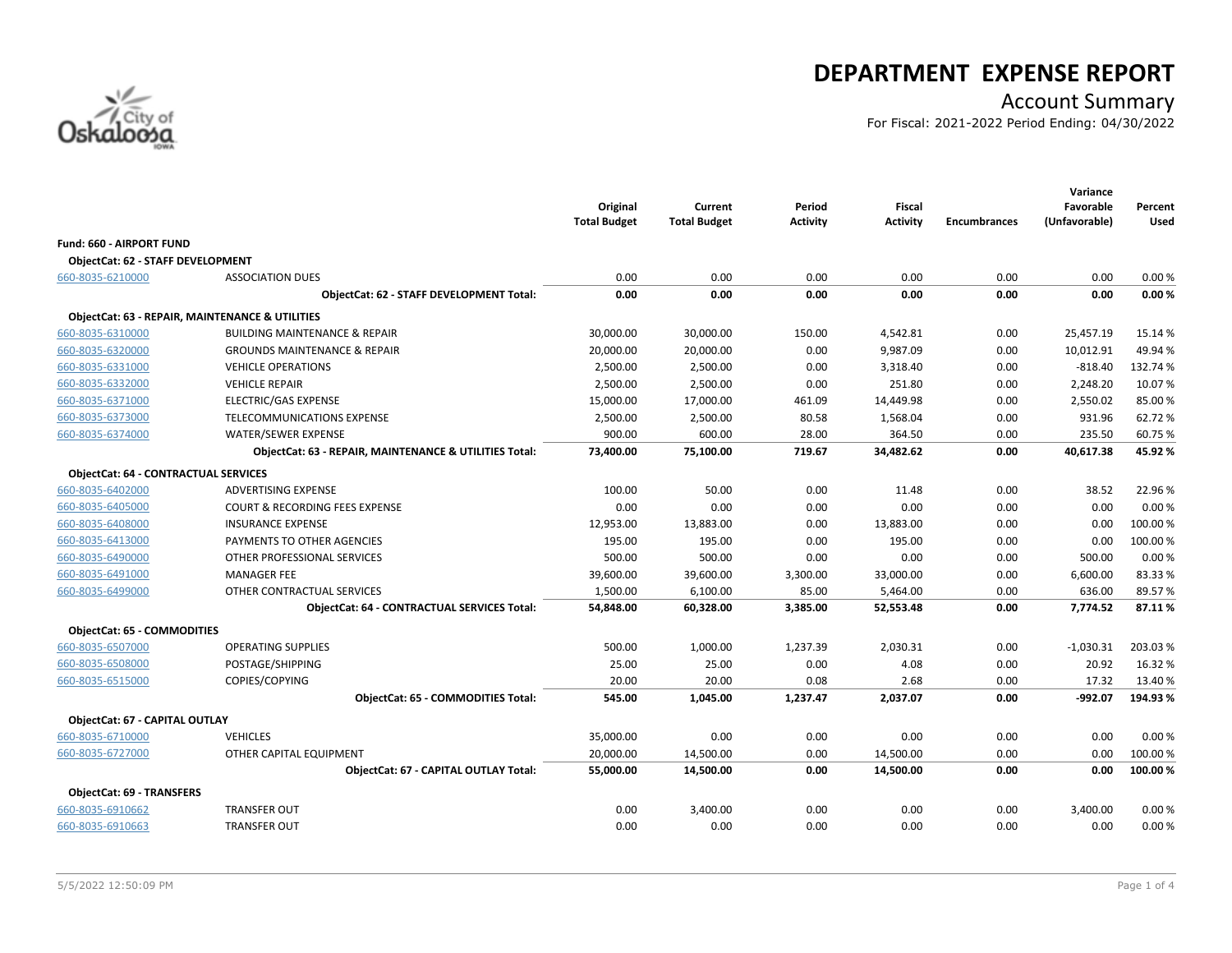#### **DEPARTMENT EXPENSE REPORT For Fiscal: 2021-2022 Period Ending: 04/30/2022**

|                                             |                                                         | Original<br><b>Total Budget</b> | Current<br><b>Total Budget</b> | Period<br><b>Activity</b> | <b>Fiscal</b><br>Activity | <b>Encumbrances</b> | Variance<br>Favorable<br>(Unfavorable) | Percent<br>Used |
|---------------------------------------------|---------------------------------------------------------|---------------------------------|--------------------------------|---------------------------|---------------------------|---------------------|----------------------------------------|-----------------|
| 660-8035-6910664                            | <b>TRANSFER OUT</b>                                     | 0.00                            | 0.00                           | 0.00                      | 0.00                      | 0.00                | 0.00                                   | 0.00%           |
|                                             | <b>ObjectCat: 69 - TRANSFERS Total:</b>                 | 0.00                            | 3,400.00                       | 0.00                      | 0.00                      | 0.00                | 3,400.00                               | 0.00%           |
|                                             | Fund: 660 - AIRPORT FUND Total:                         | 183,793.00                      | 154,373.00                     | 5,342.14                  | 103,573.17                | 0.00                | 50,799.83                              | 67.09%          |
| Fund: 661 - AIRPORT PROJECT FUND            |                                                         |                                 |                                |                           |                           |                     |                                        |                 |
| <b>ObjectCat: 64 - CONTRACTUAL SERVICES</b> |                                                         |                                 |                                |                           |                           |                     |                                        |                 |
| 661-8035-6413000                            | PAYMENTS TO OTHER AGENCIES                              | 250,000.00                      | 250,000.00                     | 12,213.65                 | 151,984.01                | 0.00                | 98,015.99                              | 60.79%          |
|                                             | <b>ObjectCat: 64 - CONTRACTUAL SERVICES Total:</b>      | 250,000.00                      | 250,000.00                     | 12,213.65                 | 151,984.01                | 0.00                | 98,015.99                              | 60.79%          |
| ObjectCat: 67 - CAPITAL OUTLAY              |                                                         |                                 |                                |                           |                           |                     |                                        |                 |
| 661-8035-6730000                            | LAND                                                    | 1,300,000.00                    | 1,300,000.00                   | 0.00                      | 0.00                      | 0.00                | 1,300,000.00                           | 0.00%           |
|                                             | ObjectCat: 67 - CAPITAL OUTLAY Total:                   | 1,300,000.00                    | 1,300,000.00                   | 0.00                      | 0.00                      | 0.00                | 1,300,000.00                           | 0.00%           |
| <b>ObjectCat: 69 - TRANSFERS</b>            |                                                         |                                 |                                |                           |                           |                     |                                        |                 |
| 661-8035-6910001                            | <b>TRANSFER OUT</b>                                     | 0.00                            | 0.00                           | 0.00                      | 0.00                      | 0.00                | 0.00                                   | 0.00%           |
|                                             | <b>ObjectCat: 69 - TRANSFERS Total:</b>                 | 0.00                            | 0.00                           | 0.00                      | 0.00                      | 0.00                | 0.00                                   | 0.00%           |
|                                             | Fund: 661 - AIRPORT PROJECT FUND Total:                 | 1,550,000.00                    | 1,550,000.00                   | 12,213.65                 | 151,984.01                | 0.00                | 1,398,015.99                           | 9.81%           |
|                                             | <b>Fund: 662 - 2022 AIRPORT TAXIWAY REHABILITATION</b>  |                                 |                                |                           |                           |                     |                                        |                 |
| <b>ObjectCat: 64 - CONTRACTUAL SERVICES</b> |                                                         |                                 |                                |                           |                           |                     |                                        |                 |
| 662-8035-6402000                            | <b>ADVERTISING EXPENSE</b>                              | 0.00                            | 0.00                           | 0.00                      | 30.94                     | 0.00                | $-30.94$                               | 0.00%           |
| 662-8035-6490000                            | OTHER PROFESSIONAL SERVICES                             | 0.00                            | 34,000.00                      | 0.00                      | 34,000.00                 | 0.00                | 0.00                                   | 100.00 %        |
|                                             | <b>ObjectCat: 64 - CONTRACTUAL SERVICES Total:</b>      | 0.00                            | 34,000.00                      | 0.00                      | 34,030.94                 | 0.00                | $-30.94$                               | 100.09%         |
| ObjectCat: 67 - CAPITAL OUTLAY              |                                                         |                                 |                                |                           |                           |                     |                                        |                 |
| 662-8035-6792000                            | STREET - PRESERVATION                                   | 0.00                            | 0.00                           | 0.00                      | 0.00                      | 0.00                | 0.00                                   | 0.00%           |
|                                             | ObjectCat: 67 - CAPITAL OUTLAY Total:                   | 0.00                            | 0.00                           | 0.00                      | 0.00                      | 0.00                | 0.00                                   | 0.00%           |
|                                             | Fund: 662 - 2022 AIRPORT TAXIWAY REHABILITATION Total:  | 0.00                            | 34,000.00                      | 0.00                      | 34,030.94                 | 0.00                | -30.94                                 | 100.09%         |
|                                             | Fund: 663 - AIRPORT 2019 PAVEMENT REHABILITATION        |                                 |                                |                           |                           |                     |                                        |                 |
| <b>ObjectCat: 64 - CONTRACTUAL SERVICES</b> |                                                         |                                 |                                |                           |                           |                     |                                        |                 |
| 663-8035-6490000                            | OTHER PROFESSIONAL SERVICES                             | 0.00                            | 0.00                           | 0.00                      | 0.00                      | 0.00                | 0.00                                   | 0.00%           |
|                                             | <b>ObjectCat: 64 - CONTRACTUAL SERVICES Total:</b>      | 0.00                            | 0.00                           | 0.00                      | 0.00                      | 0.00                | 0.00                                   | 0.00%           |
| ObjectCat: 67 - CAPITAL OUTLAY              |                                                         |                                 |                                |                           |                           |                     |                                        |                 |
| 663-8035-6792000                            | <b>STREET - PRESERVATION</b>                            | 0.00                            | 0.00                           | 0.00                      | 0.00                      | 0.00                | 0.00                                   | 0.00%           |
|                                             | <b>ObjectCat: 67 - CAPITAL OUTLAY Total:</b>            | 0.00                            | 0.00                           | 0.00                      | 0.00                      | 0.00                | 0.00                                   | 0.00%           |
| <b>ObjectCat: 69 - TRANSFERS</b>            |                                                         |                                 |                                |                           |                           |                     |                                        |                 |
| 663-8035-6910660                            | <b>TRANSFER OUT</b>                                     | 0.00                            | 0.00                           | 0.00                      | 0.00                      | 0.00                | 0.00                                   | 0.00%           |
|                                             | <b>ObjectCat: 69 - TRANSFERS Total:</b>                 | 0.00                            | 0.00                           | 0.00                      | 0.00                      | 0.00                | 0.00                                   | 0.00%           |
|                                             | Fund: 663 - AIRPORT 2019 PAVEMENT REHABILITATION Total: | 0.00                            | 0.00                           | 0.00                      | 0.00                      | 0.00                | 0.00                                   | 0.00%           |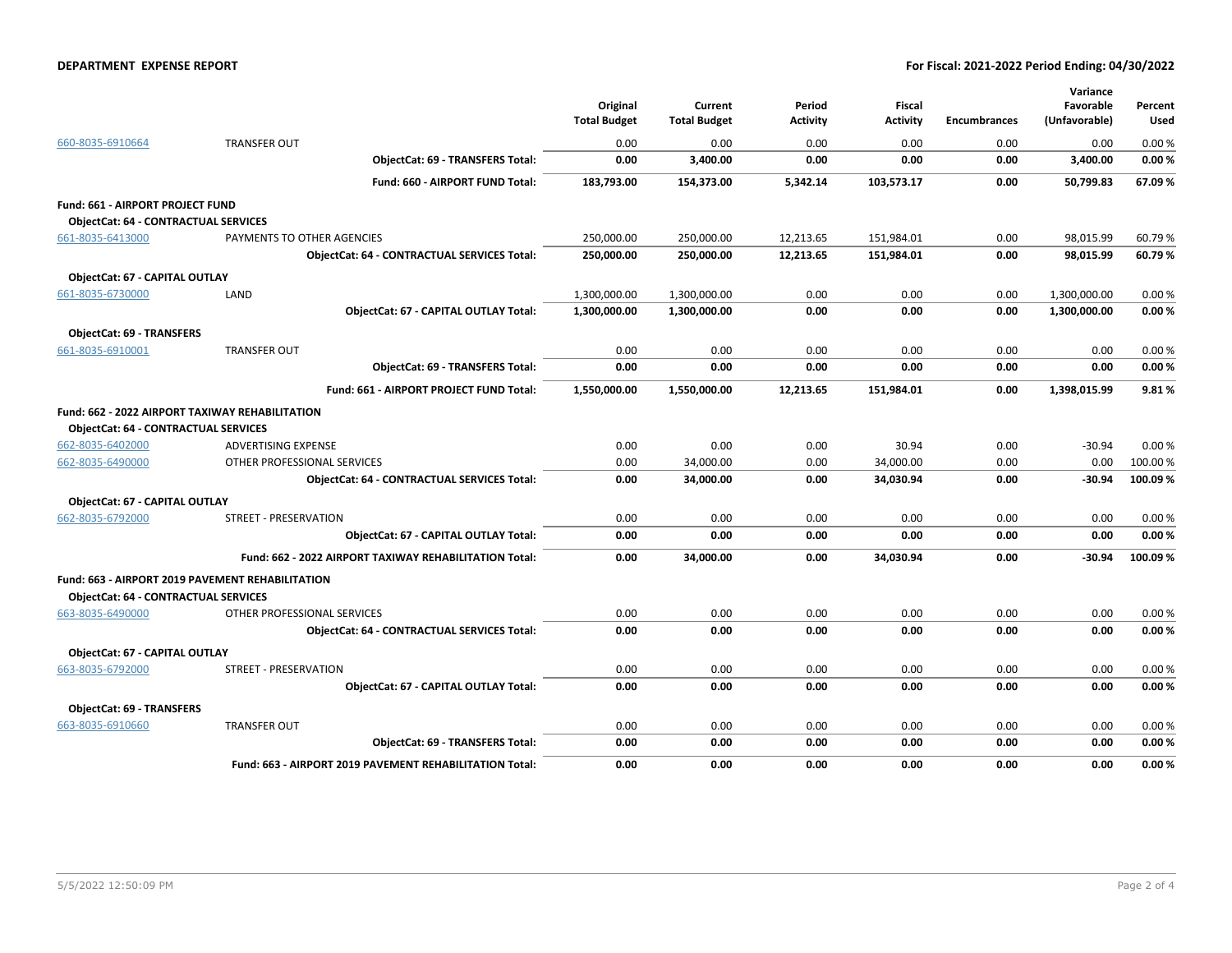#### **DEPARTMENT EXPENSE REPORT For Fiscal: 2021-2022 Period Ending: 04/30/2022**

|                                                   |                     |                                                          | Original<br><b>Total Budget</b> | Current<br><b>Total Budget</b> | Period<br><b>Activity</b> | <b>Fiscal</b><br><b>Activity</b> | Encumbrances | Variance<br>Favorable<br>(Unfavorable) | Percent<br>Used |
|---------------------------------------------------|---------------------|----------------------------------------------------------|---------------------------------|--------------------------------|---------------------------|----------------------------------|--------------|----------------------------------------|-----------------|
| <b>Fund: 664 - AIRPORT CULVERT REHABILITATION</b> |                     |                                                          |                                 |                                |                           |                                  |              |                                        |                 |
| <b>ObjectCat: 69 - TRANSFERS</b>                  |                     |                                                          |                                 |                                |                           |                                  |              |                                        |                 |
| 664-8035-6910660                                  | <b>TRANSFER OUT</b> |                                                          | 0.00                            | 0.00                           | 0.00                      | 0.00                             | 0.00         | 0.00                                   | 0.00%           |
|                                                   |                     | <b>ObjectCat: 69 - TRANSFERS Total:</b>                  | 0.00                            | 0.00                           | 0.00                      | 0.00                             | 0.00         | 0.00                                   | 0.00%           |
|                                                   |                     | <b>Fund: 664 - AIRPORT CULVERT REHABILITATION Total:</b> | 0.00                            | 0.00                           | 0.00                      | 0.00                             | 0.00         | 0.00                                   | 0.00%           |
|                                                   |                     | <b>Report Total:</b>                                     | 1,733,793.00                    | 1,738,373.00                   | 17,555.79                 | 289,588.12                       | 0.00         | 1,448,784.88                           | 16.66%          |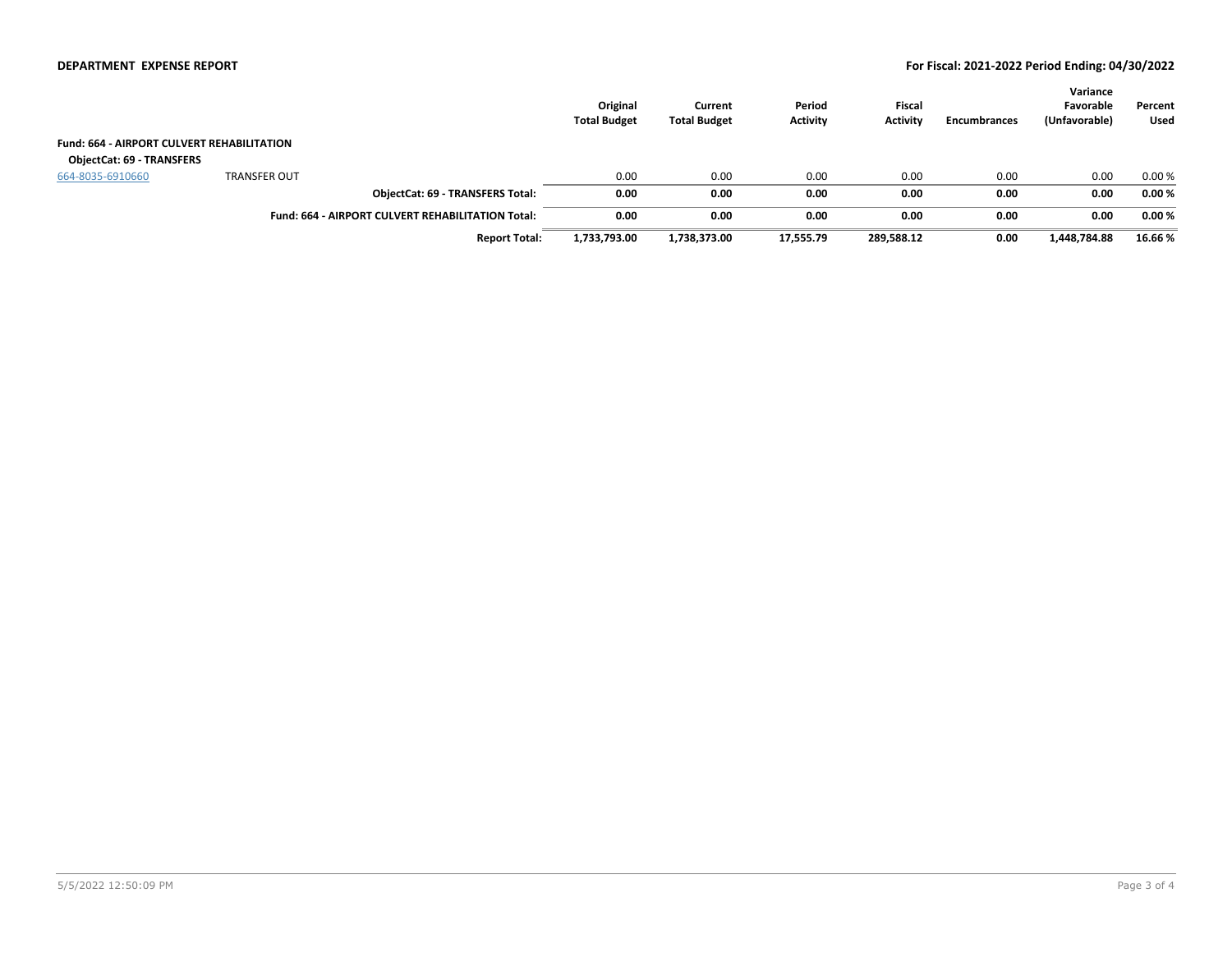|                                 |                                 |                                |                           |                           |                     | Variance                   |                        |
|---------------------------------|---------------------------------|--------------------------------|---------------------------|---------------------------|---------------------|----------------------------|------------------------|
| Fund                            | Original<br><b>Total Budget</b> | Current<br><b>Total Budget</b> | Period<br><b>Activity</b> | Fiscal<br><b>Activity</b> | <b>Encumbrances</b> | Favorable<br>(Unfavorable) | Percent<br><b>Used</b> |
| 660 - AIRPORT FUND              | 183.793.00                      | 154.373.00                     | 5.342.14                  | 103.573.17                | 0.00                | 50.799.83                  | 67.09 %                |
| 661 - AIRPORT PROJECT FUND      | 1.550.000.00                    | 1,550,000.00                   | 12.213.65                 | 151,984.01                | 0.00                | 1,398,015.99               | 9.81%                  |
| 662 - 2022 AIRPORT TAXIWAY REH. | 0.00                            | 34.000.00                      | 0.00                      | 34.030.94                 | 0.00                | $-30.94$                   | 100.09 %               |
| 663 - AIRPORT 2019 PAVEMENT RE  | 0.00                            | 0.00                           | 0.00                      | 0.00                      | 0.00                | 0.00                       | 0.00%                  |
| 664 - AIRPORT CULVERT REHABILIT | 0.00                            | 0.00                           | 0.00                      | 0.00                      | 0.00                | 0.00                       | 0.00%                  |
| <b>Report Total:</b>            | 1.733.793.00                    | 1.738.373.00                   | 17.555.79                 | 289.588.12                | 0.00                | 1.448.784.88               | 16.66%                 |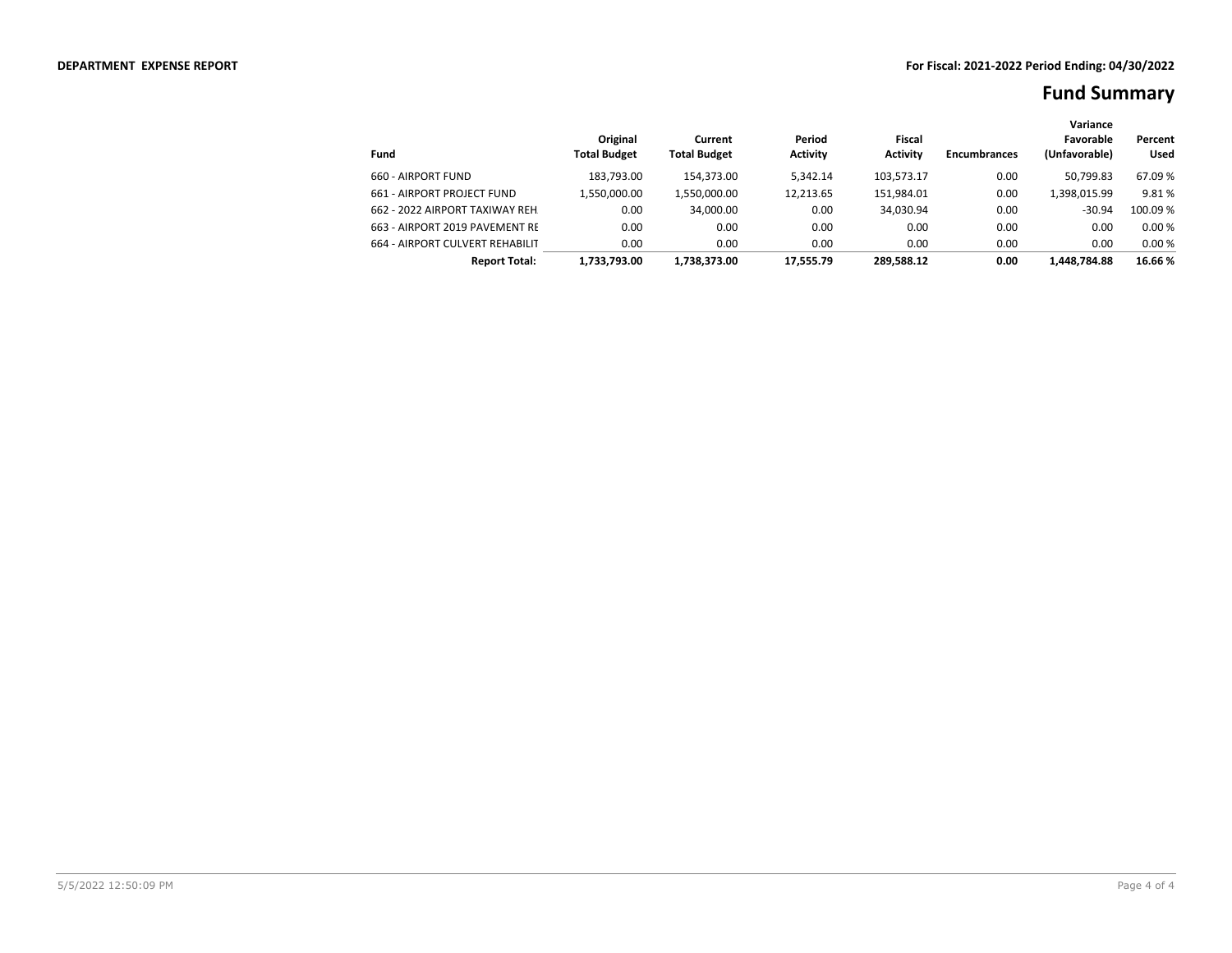

# **REVENUE DETAIL REPORT** Account Detail

Date Range: 04/01/2022 - 04/30/2022

| Account                  |                                                              | Name                      |                   |                                         |                                  | <b>Beginning Balance</b>  | <b>Total Activity</b>          | <b>Ending Balance</b>  |
|--------------------------|--------------------------------------------------------------|---------------------------|-------------------|-----------------------------------------|----------------------------------|---------------------------|--------------------------------|------------------------|
| Fund: 660 - AIRPORT FUND |                                                              |                           |                   |                                         |                                  |                           |                                |                        |
|                          | Activity: 8035 - AIRPORT                                     |                           |                   |                                         |                                  |                           |                                |                        |
| 660-8035-4-4300000       |                                                              | <b>INTEREST</b>           |                   |                                         |                                  | $-484.27$                 | $-63.64$                       | $-547.91$              |
| <b>Post Date</b>         | <b>Packet Number</b>                                         | <b>Source Transaction</b> | <b>Pmt Number</b> | <b>Description</b>                      | Vendor                           | <b>Project Account</b>    | Amount                         | <b>Running Balance</b> |
| 04/29/2022               | GLPKT07707                                                   | JN21414                   |                   | JE 140 MWO SAVINGS INTEREST             |                                  |                           | $-59.74$                       | $-544.01$              |
| 04/29/2022               | <b>GLPKT07707</b>                                            | JN21416                   |                   | JE 143 IPAIT INTEREST                   |                                  |                           | $-3.90$                        | $-547.91$              |
| 660-8035-4-4312000       |                                                              | <b>FACILITY RENT</b>      |                   |                                         |                                  | $-9.00$                   | $-1.00$                        | $-10.00$               |
| <b>Post Date</b>         | <b>Packet Number</b>                                         | <b>Source Transaction</b> | <b>Pmt Number</b> | <b>Description</b>                      | Vendor                           | <b>Project Account</b>    | Amount                         | <b>Running Balance</b> |
| 04/29/2022               | GLPKT07677                                                   | JN21365                   |                   | JE 134 CLASSIC AVIATION                 |                                  |                           | $-1.00$                        | $-10.00$               |
|                          |                                                              |                           |                   | Total Activity: 8035 - AIRPORT:         | Beginning Balance: -493.27       | Total Activity: -64.64    | Ending Balance: -557.91        |                        |
|                          |                                                              |                           |                   | Total Fund: 660 - AIRPORT FUND:         | Beginning Balance: -493.27       | Total Activity: -64.64    | Ending Balance: -557.91        |                        |
|                          | Fund: 661 - AIRPORT PROJECT FUND<br>Activity: 8035 - AIRPORT |                           |                   |                                         |                                  |                           |                                |                        |
| 661-8035-2-4710000       |                                                              | REIMBURSEMENTS            |                   |                                         |                                  | $-1,364,614.85$           | $-726.00$                      | $-1,365,340.85$        |
| <b>Post Date</b>         | <b>Packet Number</b>                                         | <b>Source Transaction</b> | <b>Pmt Number</b> | <b>Description</b>                      | Vendor                           | <b>Project Account</b>    | Amount                         | <b>Running Balance</b> |
| 04/21/2022               | APPKT0004505                                                 | 6374                      | 73333             | Regional airport expenses               | 01643 - City of Pella            |                           | $-726.00$                      | $-1,365,340.85$        |
| 661-8035-4-4300000       |                                                              | <b>INTEREST</b>           |                   |                                         |                                  | $-2,634.21$               | $-489.58$                      | $-3,123.79$            |
| <b>Post Date</b>         | <b>Packet Number</b>                                         | <b>Source Transaction</b> | <b>Pmt Number</b> | <b>Description</b>                      | Vendor                           | <b>Project Account</b>    | Amount                         | <b>Running Balance</b> |
| 04/29/2022               | GLPKT07707                                                   | JN21414                   |                   | JE 140 MWO SAVINGS INTEREST             |                                  |                           | $-477.99$                      | $-3,112.20$            |
| 04/29/2022               | GLPKT07707                                                   | JN21416                   |                   | JE 143 IPAIT INTEREST                   |                                  |                           | $-11.59$                       | $-3,123.79$            |
|                          |                                                              |                           |                   | Total Activity: 8035 - AIRPORT:         | Beginning Balance: -1,367,249.06 | Total Activity: -1,215.58 | Ending Balance: -1,368,464.64  |                        |
|                          |                                                              |                           |                   | Total Fund: 661 - AIRPORT PROJECT FUND: | Beginning Balance: -1,367,249.06 | Total Activity: -1,215.58 | Ending Balance: - 1,368,464.64 |                        |
|                          |                                                              |                           |                   | <b>Grand Totals:</b>                    | Beginning Balance: -1,367,742.33 | Total Activity: -1,280.22 | Ending Balance: -1,369,022.55  |                        |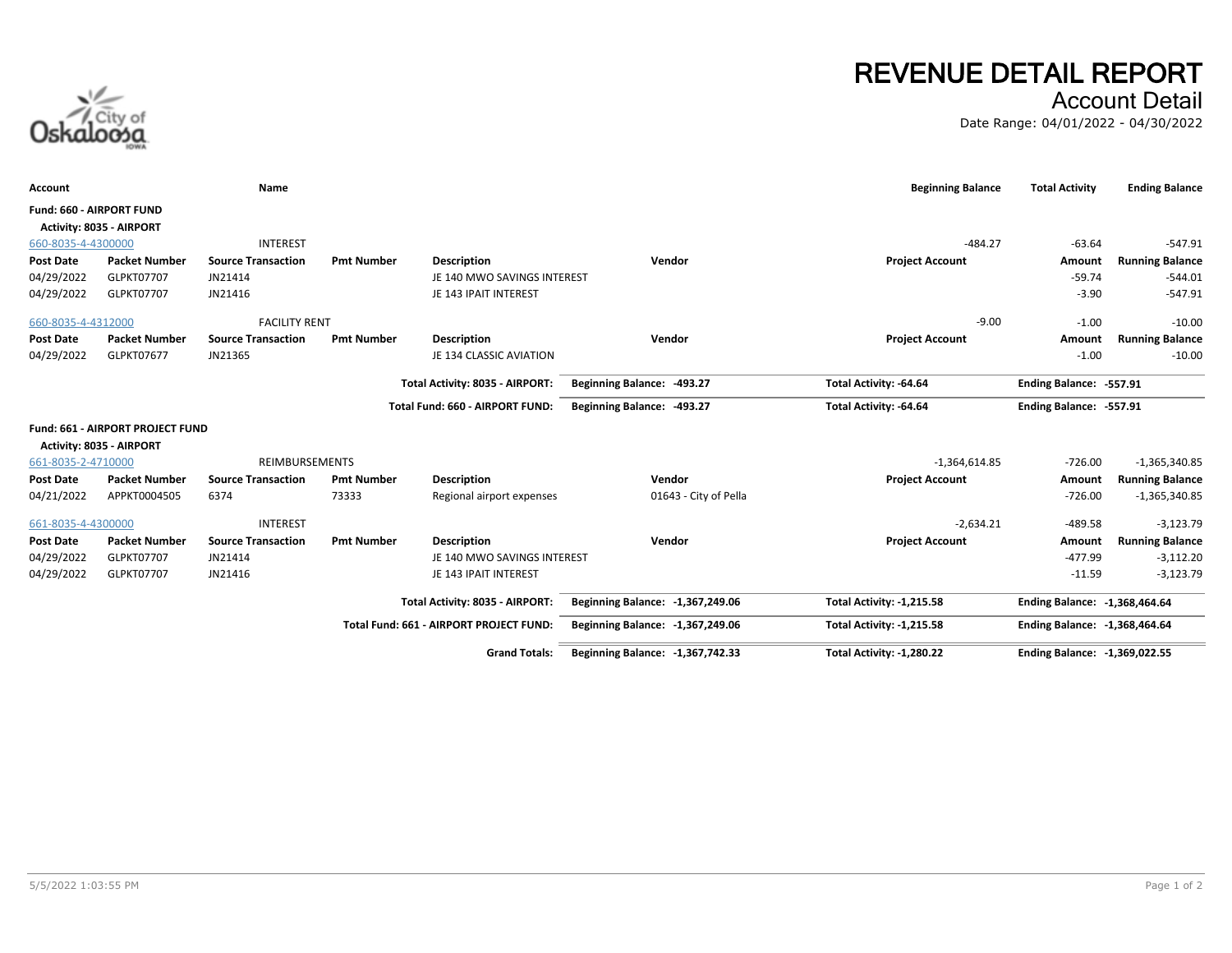### **REVENUE DETAIL REPORT Date Range: 04/01/2022 - 04/30/2022**

| Fund                       | <b>Beginning Balance</b> | Total Activity | <b>Ending Balance</b> |
|----------------------------|--------------------------|----------------|-----------------------|
| 660 - AIRPORT FUND         | $-493.27$                | $-64.64$       | $-557.91$             |
| 661 - AIRPORT PROJECT FUND | -1.367.249.06            | -1.215.58      | -1,368,464.64         |
| <b>Grand Total:</b>        | -1,367,742.33            | $-1,280.22$    | $-1.369.022.55$       |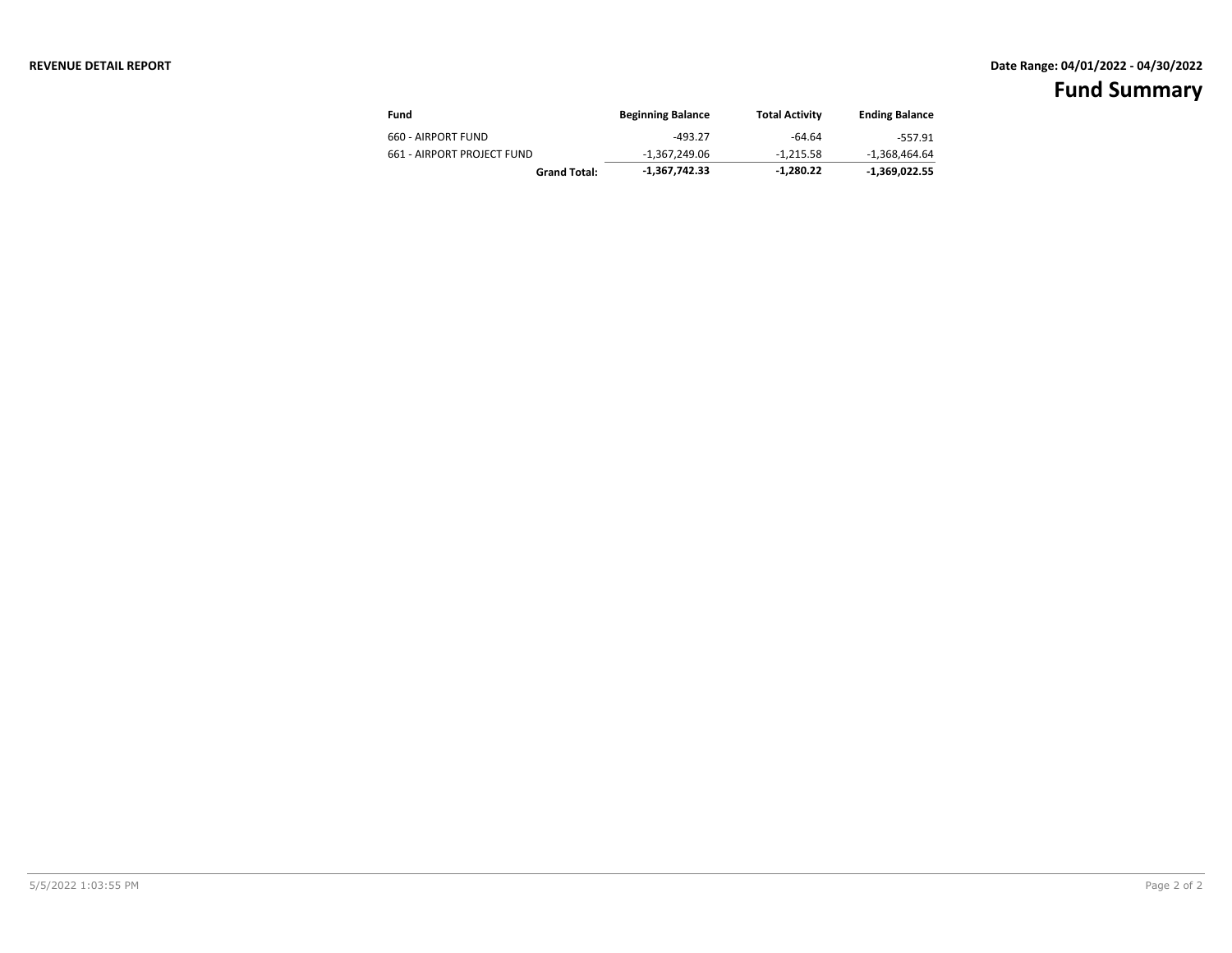

# **DEPARTMENT REVENUE REPORT**

### Account Summary

For Fiscal: 2021-2022 Period Ending: 04/30/2022

|                                          |                                                 |                     |                     |                |                       | Variance         |                    |
|------------------------------------------|-------------------------------------------------|---------------------|---------------------|----------------|-----------------------|------------------|--------------------|
|                                          |                                                 | Original            | Current             | Period         | Fiscal                | Favorable        | Percent            |
|                                          |                                                 | <b>Total Budget</b> | <b>Total Budget</b> | Activity       | <b>Activity</b>       | (Unfavorable)    | Used               |
| Fund: 660 - AIRPORT FUND                 |                                                 |                     |                     |                |                       |                  |                    |
| <b>Activity: 8035 - AIRPORT</b>          |                                                 |                     |                     |                |                       |                  |                    |
|                                          | ObjectCat: 43 - USE OF MONEY & PROPERTY         |                     |                     |                |                       |                  |                    |
| 660-8035-4-4300000                       | <b>INTEREST</b>                                 | 500.00              | 500.00              | 63.64          | 547.91                | 47.91            | 109.58%            |
| 660-8035-4-4312000                       | <b>FACILITY RENT</b>                            | 12.00               | 12.00               | 1.00           | 10.00                 | $-2.00$          | 83.33%             |
| 660-8035-4-4315000                       | <b>LAND RENT</b>                                | 45,600.00           | 45,600.00           | 0.00           | 45,600.00             | 0.00             | 100.00%            |
|                                          | ObjectCat: 43 - USE OF MONEY & PROPERTY Total:  | 46,112.00           | 46,112.00           | 64.64          | 46,157.91             | 45.91            | 100.10%            |
|                                          | ObjectCat: 44 - INTERGOVERNMENTAL               |                     |                     |                |                       |                  |                    |
| 660-8035-4-4401000                       | FEDERAL GRANT - CARES ACT                       | 0.00                | 32,000.00           | 0.00           | 0.00                  | $-32,000.00$     | 0.00%              |
|                                          | ObjectCat: 44 - INTERGOVERNMENTAL Total:        | 0.00                | 32,000.00           | 0.00           | 0.00                  | -32,000.00       | 0.00%              |
|                                          | <b>ObjectCat: 45 - CHARGES FOR SERVICES</b>     |                     |                     |                |                       |                  |                    |
| 660-8035-1-4518000                       | MISC CHARGES/FEES FOR SERVICES                  | 0.00                | 0.00                | 0.00           | 0.00                  | 0.00             | 0.00%              |
|                                          | ObjectCat: 45 - CHARGES FOR SERVICES Total:     | 0.00                | 0.00                | 0.00           | 0.00                  | 0.00             | 0.00%              |
|                                          |                                                 |                     |                     |                |                       |                  |                    |
|                                          | <b>ObjectCat: 47 - MISCELLANEOUS REVENUES</b>   |                     |                     |                |                       |                  |                    |
| 660-8035-1-4750000                       | <b>MERCHANDISE SALES</b>                        | 1,000.00            | 2,371.00            | 0.00           | 2,451.46              | 80.46            | 103.39%            |
| 660-8035-1-4761000                       | SALE OF EQUIPMENT & MISC                        | 0.00                | 0.00                | 0.00           | 0.00                  | 0.00             | 0.00%              |
| 660-8035-2-4710000                       | <b>REIMBURSEMENTS</b>                           | 0.00                | 7,917.00            | 0.00           | 7,917.07              | 0.07             | 100.00%            |
| 660-8035-2-4720000                       | <b>INSURANCE SETTLEMENTS</b>                    | 0.00                | 0.00                | 0.00           | 0.00                  | 0.00             | 0.00%              |
|                                          | ObjectCat: 47 - MISCELLANEOUS REVENUES Total:   | 1,000.00            | 10,288.00           | 0.00           | 10,368.53             | 80.53            | 100.78%            |
|                                          | <b>ObjectCat: 48 - OTHER FINANCING SOURCES</b>  |                     |                     |                |                       |                  |                    |
| 660-8035-4-4830663                       | TRANSFER IN                                     | 0.00                | 0.00                | 0.00           | 0.00                  | 0.00             | 0.00%              |
| 660-8035-4-4830664                       | <b>TRANSFER IN</b>                              | 0.00                | 0.00                | 0.00           | 0.00                  | 0.00             | 0.00%              |
|                                          | ObjectCat: 48 - OTHER FINANCING SOURCES Total:  | 0.00                | 0.00                | 0.00           | 0.00                  | 0.00             | 0.00%              |
|                                          | Activity: 8035 - AIRPORT Total:                 | 47,112.00           | 88,400.00           | 64.64          | 56,526.44             | $-31,873.56$     | 63.94%             |
|                                          | Fund: 660 - AIRPORT FUND Total:                 | 47,112.00           | 88,400.00           | 64.64          | 56,526.44             | -31,873.56       | 63.94%             |
|                                          |                                                 |                     |                     |                |                       |                  |                    |
| Fund: 661 - AIRPORT PROJECT FUND         |                                                 |                     |                     |                |                       |                  |                    |
| <b>Activity: 8035 - AIRPORT</b>          |                                                 |                     |                     |                |                       |                  |                    |
|                                          | ObjectCat: 43 - USE OF MONEY & PROPERTY         |                     |                     |                |                       |                  |                    |
| 661-8035-4-4300000<br>661-8035-4-4315000 | <b>INTEREST</b>                                 | 1,000.00<br>0.00    | 1,000.00            | 489.58<br>0.00 | 3,123.79<br>16,724.00 | 2,123.79<br>0.00 | 312.38%<br>100.00% |
|                                          | <b>LAND RENT</b>                                | 1,000.00            | 16,724.00           | 489.58         |                       | 2,123.79         | 111.98%            |
|                                          | ObjectCat: 43 - USE OF MONEY & PROPERTY Total:  |                     | 17,724.00           |                | 19,847.79             |                  |                    |
|                                          | <b>ObjectCat: 47 - MISCELLANEOUS REVENUES</b>   |                     |                     |                |                       |                  |                    |
| 661-8035-2-4710000                       | REIMBURSEMENTS                                  | 1,398,250.00        | 1,398,250.00        | 726.00         | 1,365,340.85          | $-32,909.15$     | 97.65%             |
|                                          | ObjectCat: 47 - MISCELLANEOUS REVENUES Total:   | 1,398,250.00        | 1,398,250.00        | 726.00         | 1,365,340.85          | -32,909.15       | 97.65%             |
|                                          | <b>ObjectCat: 48 - OTHER FINANCING SOURCES</b>  |                     |                     |                |                       |                  |                    |
| 661-8035-4-4800000                       | SALE OF REAL PROPERTY                           | 0.00                | 0.00                | 0.00           | 0.00                  | 0.00             | 0.00%              |
|                                          | ObjectCat: 48 - OTHER FINANCING SOURCES Total:  | 0.00                | 0.00                | 0.00           | 0.00                  | 0.00             | 0.00%              |
|                                          | Activity: 8035 - AIRPORT Total:                 | 1,399,250.00        | 1,415,974.00        | 1,215.58       | 1,385,188.64          | -30,785.36       | 97.83%             |
|                                          | Fund: 661 - AIRPORT PROJECT FUND Total:         | 1,399,250.00        | 1,415,974.00        | 1,215.58       | 1,385,188.64          | -30,785.36       | 97.83%             |
|                                          | Fund: 662 - 2022 AIRPORT TAXIWAY REHABILITATION |                     |                     |                |                       |                  |                    |
| Activity: 8035 - AIRPORT                 |                                                 |                     |                     |                |                       |                  |                    |
|                                          | ObjectCat: 44 - INTERGOVERNMENTAL               |                     |                     |                |                       |                  |                    |
| 662-8035-2-4400000                       | <b>FEDERAL GRANTS</b>                           | 0.00                | 30,600.00           | 0.00           | 0.00                  | $-30,600.00$     | 0.00%              |
|                                          | ObjectCat: 44 - INTERGOVERNMENTAL Total:        | 0.00                | 30,600.00           | 0.00           | 0.00                  | $-30,600.00$     | 0.00%              |
|                                          |                                                 |                     |                     |                |                       |                  |                    |
|                                          | <b>ObjectCat: 47 - MISCELLANEOUS REVENUES</b>   |                     |                     |                |                       |                  |                    |
| 662-8035-2-4710000                       | REIMBURSEMENTS                                  | 0.00<br>0.00        | 0.00<br>0.00        | 0.00           | 0.00<br>0.00          | 0.00<br>0.00     | 0.00%<br>0.00%     |
|                                          | ObjectCat: 47 - MISCELLANEOUS REVENUES Total:   |                     |                     | 0.00           |                       |                  |                    |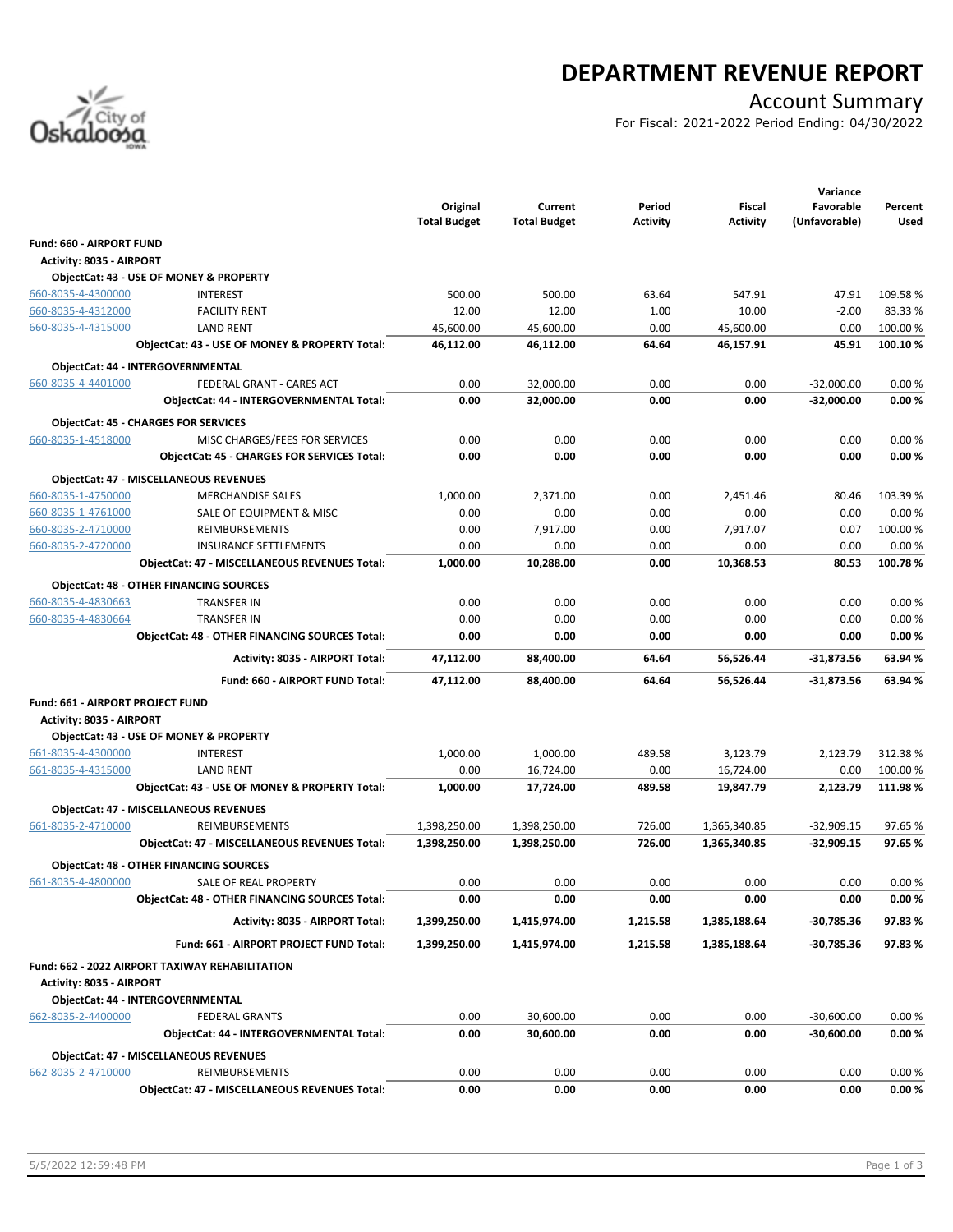#### **DEPARTMENT REVENUE REPORT For Fiscal: 2021-2022 Period Ending: 04/30/2022**

|                                                        |                                                         |                     |                     |                 |                 | Variance      |             |
|--------------------------------------------------------|---------------------------------------------------------|---------------------|---------------------|-----------------|-----------------|---------------|-------------|
|                                                        |                                                         | Original            | Current             | Period          | <b>Fiscal</b>   | Favorable     | Percent     |
|                                                        |                                                         | <b>Total Budget</b> | <b>Total Budget</b> | <b>Activity</b> | <b>Activity</b> | (Unfavorable) | <b>Used</b> |
|                                                        | <b>ObjectCat: 48 - OTHER FINANCING SOURCES</b>          |                     |                     |                 |                 |               |             |
| 662-8035-4-4830660                                     | <b>TRANSFER IN</b>                                      | 0.00                | 3,400.00            | 0.00            | 0.00            | $-3,400.00$   | 0.00%       |
| <b>ObjectCat: 48 - OTHER FINANCING SOURCES Total:</b>  |                                                         | 0.00                | 3,400.00            | 0.00            | 0.00            | $-3,400.00$   | 0.00%       |
|                                                        | Activity: 8035 - AIRPORT Total:                         | 0.00                | 34,000.00           | 0.00            | 0.00            | $-34,000.00$  | 0.00%       |
| Fund: 662 - 2022 AIRPORT TAXIWAY REHABILITATION Total: |                                                         | 0.00                | 34.000.00           | 0.00            | 0.00            | $-34,000.00$  | 0.00%       |
|                                                        | Fund: 663 - AIRPORT 2019 PAVEMENT REHABILITATION        |                     |                     |                 |                 |               |             |
| Activity: 8035 - AIRPORT                               |                                                         |                     |                     |                 |                 |               |             |
|                                                        | <b>ObjectCat: 44 - INTERGOVERNMENTAL</b>                |                     |                     |                 |                 |               |             |
| 663-8035-2-4400000                                     | <b>FEDERAL GRANTS</b>                                   | 0.00                | 0.00                | 0.00            | 0.00            | 0.00          | 0.00%       |
|                                                        | ObjectCat: 44 - INTERGOVERNMENTAL Total:                | 0.00                | 0.00                | 0.00            | 0.00            | 0.00          | 0.00%       |
|                                                        | <b>ObjectCat: 48 - OTHER FINANCING SOURCES</b>          |                     |                     |                 |                 |               |             |
| 663-8035-4-4830660                                     | <b>TRANSFER IN</b>                                      | 0.00                | 0.00                | 0.00            | 0.00            | 0.00          | 0.00%       |
|                                                        | <b>ObjectCat: 48 - OTHER FINANCING SOURCES Total:</b>   | 0.00                | 0.00                | 0.00            | 0.00            | 0.00          | 0.00%       |
|                                                        | Activity: 8035 - AIRPORT Total:                         | 0.00                | 0.00                | 0.00            | 0.00            | 0.00          | 0.00%       |
|                                                        | Fund: 663 - AIRPORT 2019 PAVEMENT REHABILITATION Total: | 0.00                | 0.00                | 0.00            | 0.00            | 0.00          | 0.00%       |
|                                                        | <b>Fund: 664 - AIRPORT CULVERT REHABILITATION</b>       |                     |                     |                 |                 |               |             |
| Activity: 8035 - AIRPORT                               |                                                         |                     |                     |                 |                 |               |             |
|                                                        | <b>ObjectCat: 44 - INTERGOVERNMENTAL</b>                |                     |                     |                 |                 |               |             |
| 664-8035-2-4400000                                     | <b>FEDERAL GRANTS</b>                                   | 0.00                | 0.00                | 0.00            | 0.00            | 0.00          | 0.00%       |
|                                                        | <b>ObjectCat: 44 - INTERGOVERNMENTAL Total:</b>         | 0.00                | 0.00                | 0.00            | 0.00            | 0.00          | 0.00%       |
|                                                        | <b>ObjectCat: 48 - OTHER FINANCING SOURCES</b>          |                     |                     |                 |                 |               |             |
| 664-8035-4-4830660                                     | <b>TRANSFER IN</b>                                      | 0.00                | 0.00                | 0.00            | 0.00            | 0.00          | 0.00%       |
|                                                        | <b>ObjectCat: 48 - OTHER FINANCING SOURCES Total:</b>   | 0.00                | 0.00                | 0.00            | 0.00            | 0.00          | 0.00%       |
|                                                        | Activity: 8035 - AIRPORT Total:                         | 0.00                | 0.00                | 0.00            | 0.00            | 0.00          | 0.00%       |
|                                                        | Fund: 664 - AIRPORT CULVERT REHABILITATION Total:       | 0.00                | 0.00                | 0.00            | 0.00            | 0.00          | 0.00%       |
|                                                        | <b>Report Total:</b>                                    | 1.446.362.00        | 1.538.374.00        | 1.280.22        | 1.441.715.08    | $-96.658.92$  | 93.72%      |